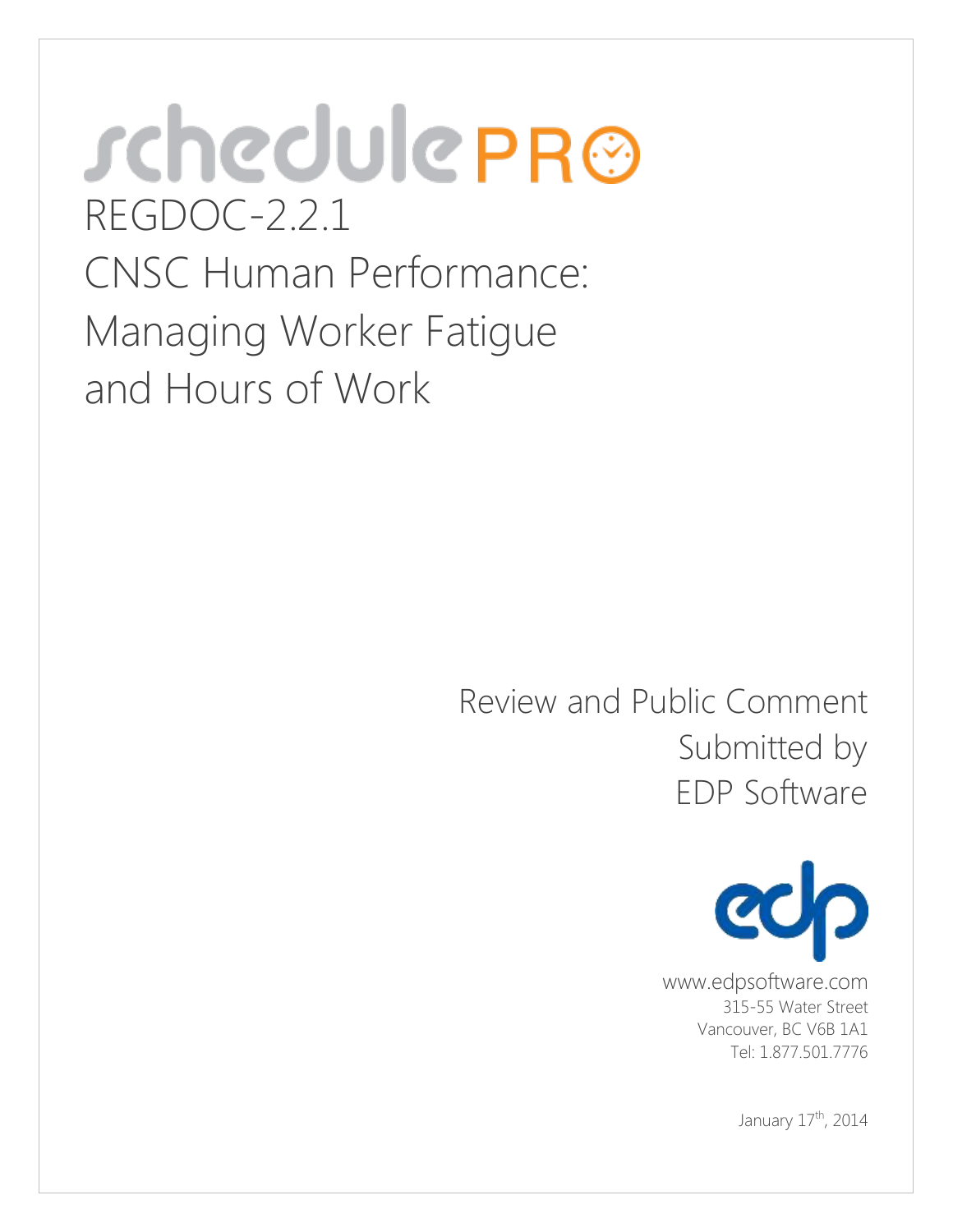# <span id="page-1-0"></span>**TABLE OF CONTENTS**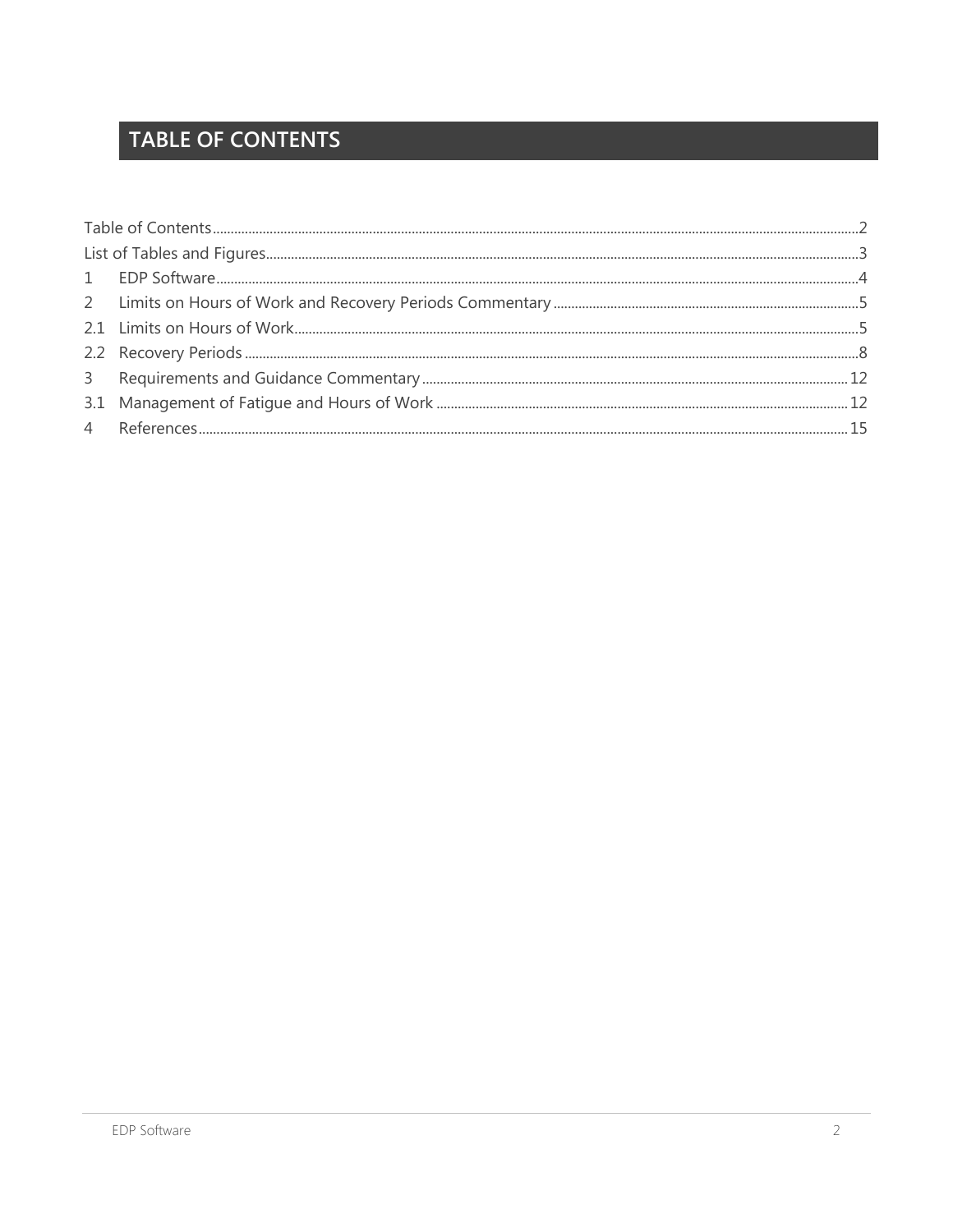# <span id="page-2-0"></span>**LIST OF TABLES AND FIGURES**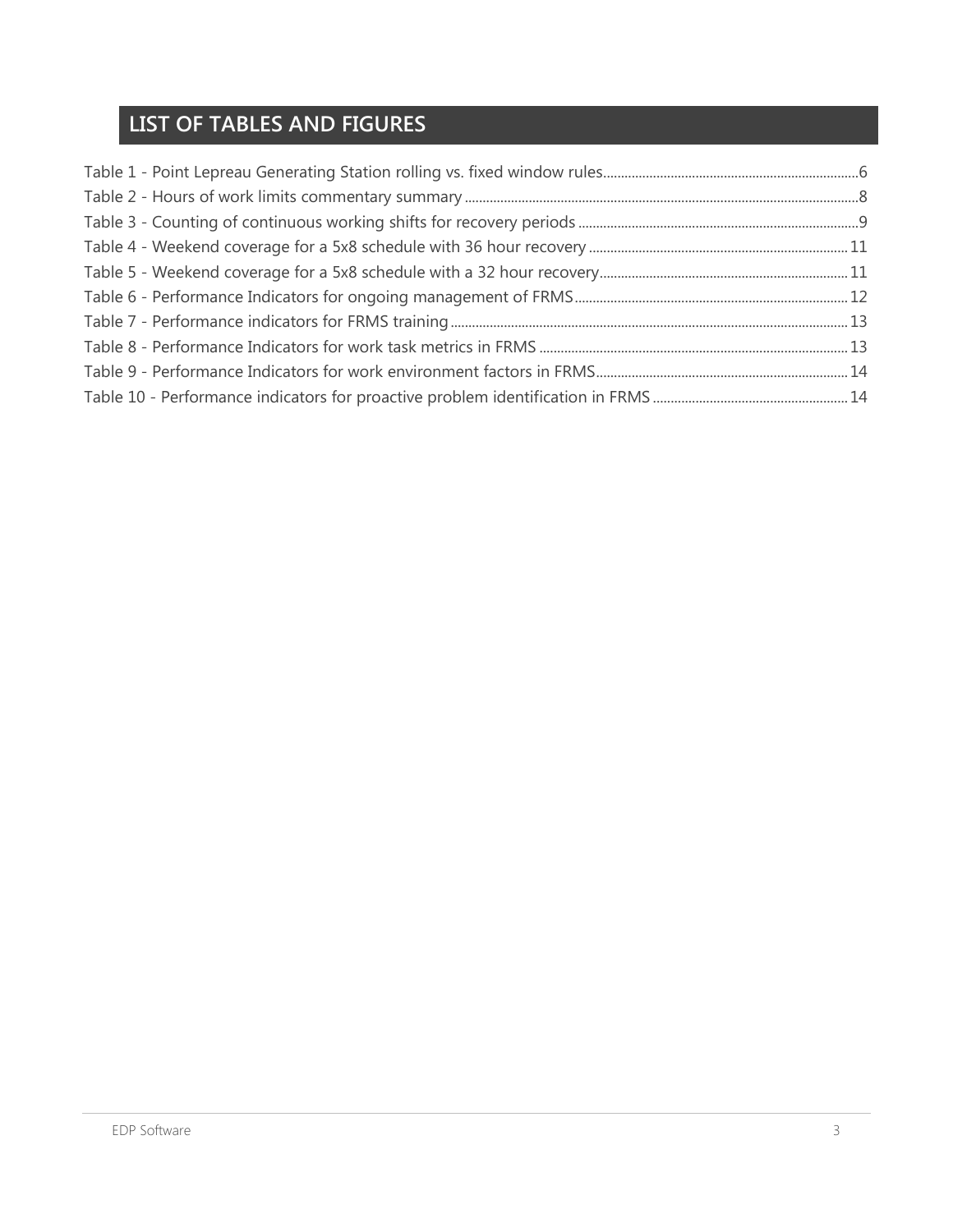# <span id="page-3-0"></span>**1 EDP SOFTWARE**

 EDP Software is an established pioneer in the software development and consulting industry. We have been in operation since 1981. We are engaged primarily in the consulting, research and development of computer-based information systems and software.

Our emphasis is on SchedulePro, a sophisticated and easy to use web based employee scheduling software service. Our other main product is JISPro, a court case management system.

 SchedulePro is experienced in managing schedules at nuclear facilities. Point Lepreau Generating Station, located in New Brunswick, uses SchedulePro to manage their hours of work limits, a form of the proposed CNSC rules.

 SchedulePro automatically creates schedules that follow RP 755 rules, and generates reports to track and SchedulePro is also used at all of the Shell refineries in the United States to manage Recommended Practice 755 (RP 755). RP 755 is a guideline for fatigue management in refineries and petrochemical facilities. prove compliance with the regulations.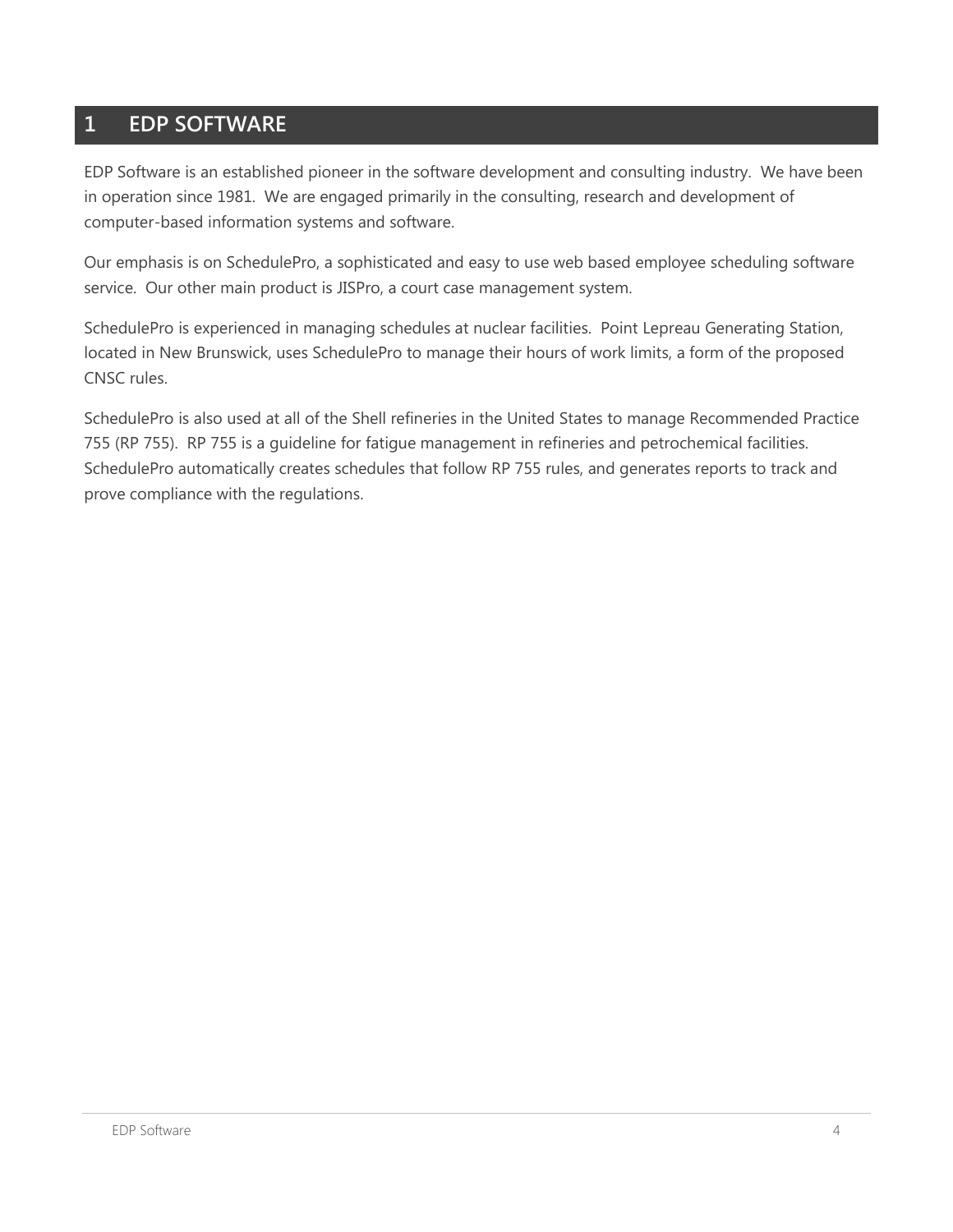# <span id="page-4-0"></span> **2 LIMITS ON HOURS OF WORK AND RECOVERY PERIODS COMMENTARY**

 at Point Lepreau Generating Station in New Brunswick, as well as our experience with implementing hours of work policies in the oil and gas industry. Our experience applying fatigue management policies in a number of facilities and industries provide us with insight into the practical application and day-to-day requirements The basis for the analysis comes from comparing our experience with automating fatigue risk management of scheduling and compliance.

# <span id="page-4-1"></span> **2.1 Limits on Hours of Work**

# **2.1.1 Multiple Limits – Soft and Hard targets**

 To account for extenuating circumstances, the limits should incorporate some soft and hard limits and also account for outage scenarios. Planning for exceptions to the rules will ensure there is a built in buffer in case it is needed, and establish a reporting and documentation process for managerial oversight.

 There is a natural incentive to maximize the utilization of existing resources. It is more cost-effective for companies to staff overtime hours rather than to increase organization headcount (to a limit). For employees, working overtime can have a significant financial benefit to their take-home pay.

 inevitable exceptions occur, the only response is to then schedule employees past the limits. The result is a schedule with no built-in buffer or precautionary warning mechanism. The result of this incentive is that schedules will push employees to the specified fatigue limits. When the

 limit requires written manager approval and the maximum limit cannot be deviated from. This approach has A potential solution to this catch-22 scenario is to have a base limit and a hard limit. Exceeding the base the following key benefits:

- 1. The schedules have built in buffer to handle exceptions
- 2. Managers need to be notified when fatigue levels are reaching the maximum limit and they are then in a position to take proactive steps to address staffing levels if needed
- 3. There is an audit trail so that the number of exceptions given can be counted and reviewed later

# **2.1.2 Site Outage Limits**

 When a site outage occurs, all possible resources are needed to bring the facility back online safely. During these scenarios. This approach is employed by the Point Lepreau Generating Station today, and also serves as the standard practice in the oil refinery industry. these windows, adhering to the regular run and maintain fatigue levels may not be feasible. Applying a more relaxed fatigue policy during outages or suspending certain policies is a common approach to handle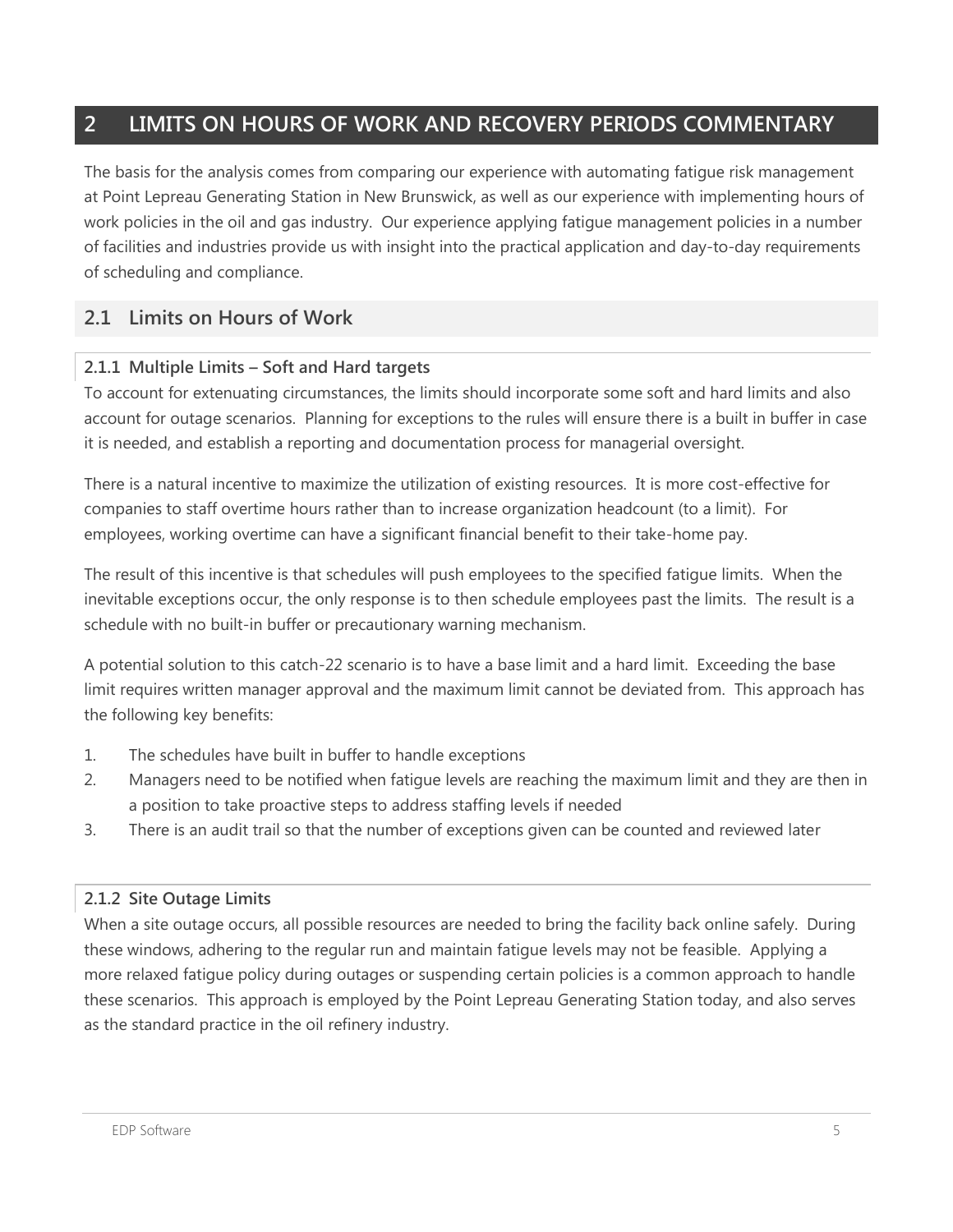and back onto their regular schedules. When an outage ends, a facility needs a few days to cycle all workers through a rest period as part of the process of moving back to a regular operating schedule. If this grace an outage and there may not be enough resources to staff the facility. The second aspect that should be defined for outages is the practice for moving employees out of an outage time is not provided, all employees involved in the outage would require a rest period on the day following

 within 7 days of the end of an outage before returning back to a regular operating schedule. The standard A standard suggestion would be to specify that all employees involved in an outage must have a rest period length of such a rest period should be specified.

# **2.1.3 Rolling Windows**

 The hours of work limits do not specify if the limits are to be enforced for fixed windows or for rolling windows of time. Point Lepreau Generating Station currently uses the following choices for rolling vs. fixed windows.

| <b>Time Frame</b>            | <b>Rolling or Fixed Window</b>  |
|------------------------------|---------------------------------|
| 24 hours                     | Rolling                         |
| 48 hours                     | Not used by Point Lepreau today |
| 7 Days                       | Rolling                         |
| 14 Days (not in CNSC draft)  | Rolling                         |
| 6 weeks                      | Fixed                           |
| 12 weeks (not in CNSC draft) | Rolling                         |
| 12 Months                    | Fixed                           |
|                              |                                 |

<span id="page-5-0"></span> **Table 1 - Point Lepreau Generating Station rolling vs. fixed window rules** 

# **2.1.4 Limits on Hours of Work Summary Comments**

EDP Software recommends the following additions to the Hours of Work Limits:

- Base limit requiring manager approval
- Upper limit which cannot be deviated from
- Limits to be used during an outage

 Suggested changes to the proposed limits are described below and highlighted in yellow. The values for the outage limits are basic proposals, but additional investigation of standard outage staffing at applicable sites would be needed to suggest correct limits.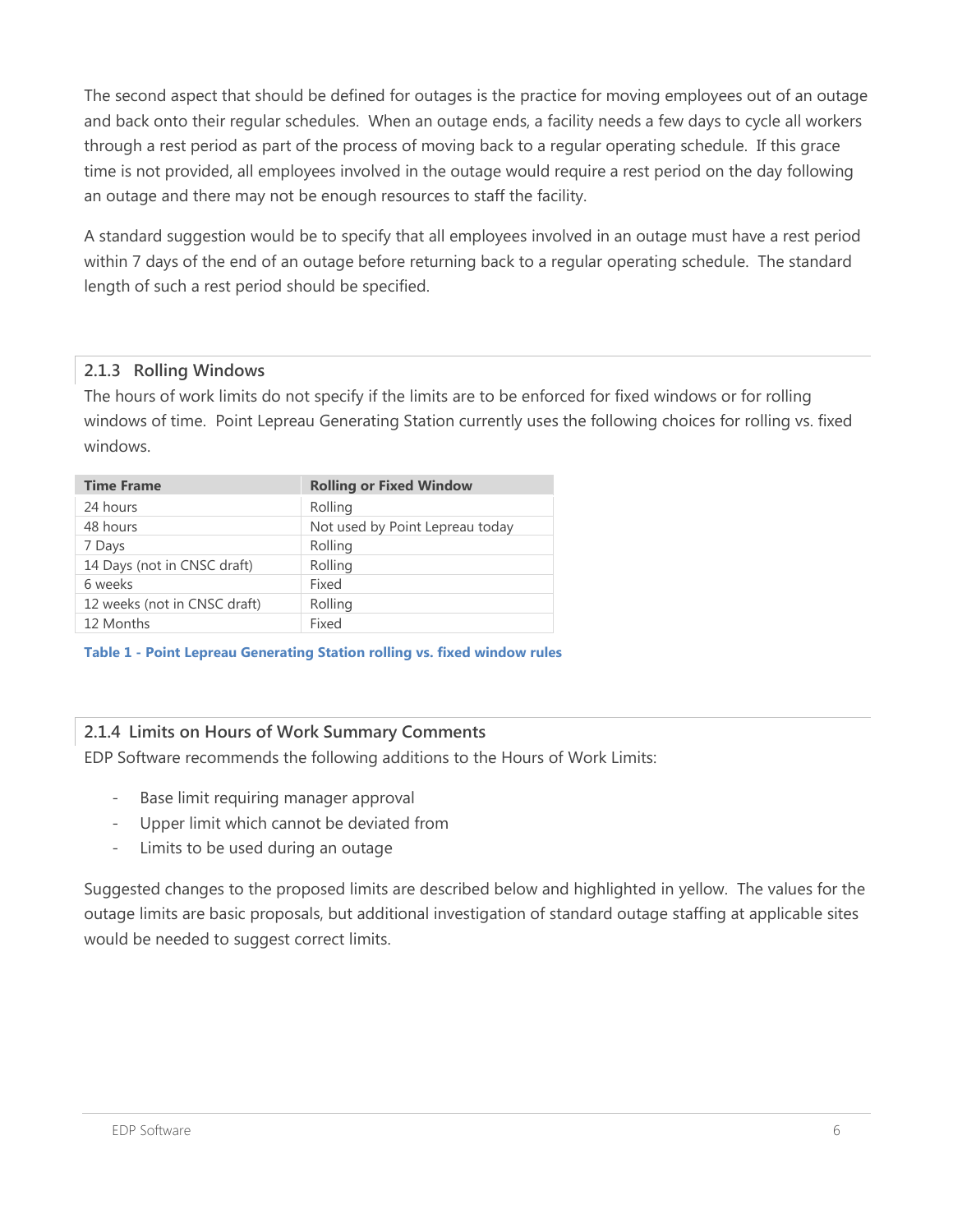| <b>Time Frame</b> | <b>Base</b><br>Limit | Upper<br>Limit | Limit<br><b>During</b><br><b>Outage</b> | <b>Recommend</b><br><b>Rolling vs.</b><br><b>Window</b> | <b>Comment</b>                                                                                                                                                                                                                                                                                                                                                                                                                                                                                                                                                                                                                                                                                                                                                                                                                                                                                 |
|-------------------|----------------------|----------------|-----------------------------------------|---------------------------------------------------------|------------------------------------------------------------------------------------------------------------------------------------------------------------------------------------------------------------------------------------------------------------------------------------------------------------------------------------------------------------------------------------------------------------------------------------------------------------------------------------------------------------------------------------------------------------------------------------------------------------------------------------------------------------------------------------------------------------------------------------------------------------------------------------------------------------------------------------------------------------------------------------------------|
| 24 Hours          | 12                   | 16             | 16                                      | Rolling                                                 | The 12 and 16 hour limits come directly from the current<br>chart<br>Is manager approval required for any shift longer than 12<br>hours?<br>Limit for number of 16 hours shifts in a time period?<br>1 every 7 days<br>$\overline{\phantom{a}}$<br>2 every 28 days<br>$\bar{\phantom{a}}$                                                                                                                                                                                                                                                                                                                                                                                                                                                                                                                                                                                                      |
| 48 Hours          | 28                   | 28             | 28                                      | Rolling                                                 | The limit for 48 hours should be increased from 26 to 28<br>hours. This will allow an employee to work a 12 hour shift<br>on Day 1, and then handle a 16 hour emergency on Day 2.<br>Without this change, a 16 hour shift has a "cascading"<br>effect causing more people to work extended shifts.<br>Day 1: Employee 1 handles emergency and works 16 hours<br>Day 2: Employee 1 can only work 10 hours. Leaves 2 hours<br>early. Employee 2 is called in 2 hours early for her shift.<br>For 12 hour shift workers, starting a shift early can be very<br>disruptive to sleep patterns.<br>Allowing an employee to work an extended shift and then<br>continue to complete their regular schedule would not<br>cause a second employee to incur an extended shift.<br>Isolating the fatigue to a single employee is advantageous<br>over spreading the fatigue to other members of the team. |
| 7 Days            | 72                   | 72             | 76                                      | Rolling                                                 | A rolling 60 hour limit is too low for general scheduling.<br>Looking at common rotating 12 hour patterns used across<br>several industries (DuPont 12 hour pattern and Every Other<br>Weekend Off pattern), the base schedules themselves have<br>employees working 6 days in some rolling windows.<br>To provide the necessary flexibility to run a 12 hour<br>pattern, EDP's suggestion is that the limit be set to 72<br>hours in a 7 day period. The flexibility to work 6 shifts in a<br>7 day rolling window will provide facilities the flexibility to<br>rotate individuals through working and non-working days<br>and also have the manpower needed to provide long<br>recovery breaks as required.                                                                                                                                                                                 |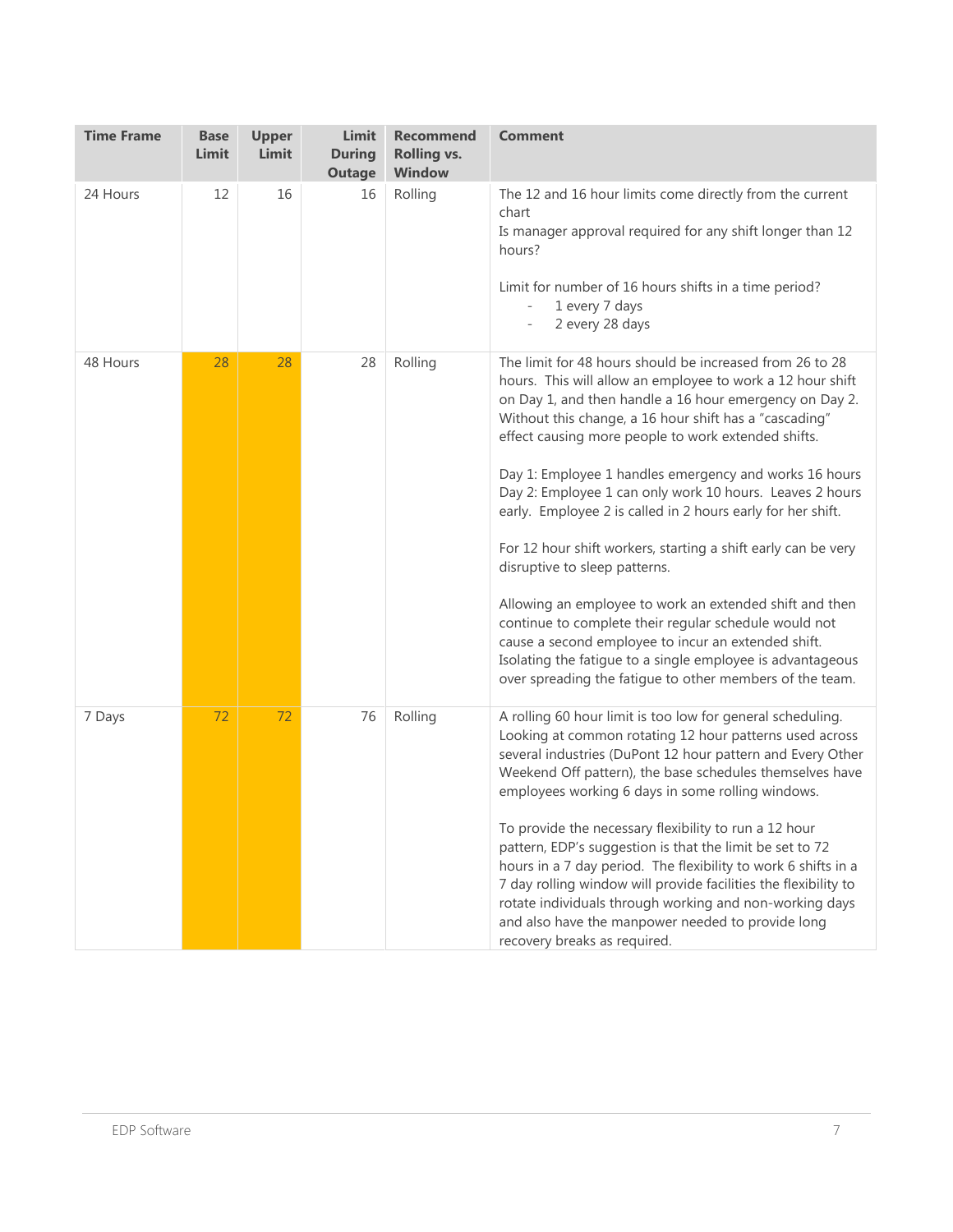| <b>Time Frame</b> | <b>Base</b><br>Limit | <b>Upper</b><br><b>Limit</b> | Limit<br><b>During</b><br><b>Outage</b> | <b>Recommend</b><br><b>Rolling vs.</b><br><b>Window</b> | <b>Comment</b>                                                                                                                                                                                                                                                                                                                                                                                                    |
|-------------------|----------------------|------------------------------|-----------------------------------------|---------------------------------------------------------|-------------------------------------------------------------------------------------------------------------------------------------------------------------------------------------------------------------------------------------------------------------------------------------------------------------------------------------------------------------------------------------------------------------------|
| 6 week            | 312                  | 316 or<br>320                | Waived                                  | Rolling                                                 | Applying a 6 week limit requires consideration on the type<br>of scheduling pattern used at the facility.                                                                                                                                                                                                                                                                                                         |
|                   |                      |                              |                                         |                                                         | Different Length rotations: Not all facilities or even units<br>within a single facility will use a 6 week rotation pattern.<br>Point Lepreau Generating Station is split between 6 week<br>and 5 week rotation pattern. 4 week patterns can also be<br>common in other industries.                                                                                                                               |
|                   |                      |                              |                                         |                                                         | <b>Upper Limit:</b> The suggestion of a 320 hour upper limit is to<br>provide flexibility to schedule an employee for an extra 4<br>hour hold over (16 hour shift) in the case of some last<br>minute coverage need. If an entire 6 week rotation<br>schedule has been constructed, the buffer to add the extra<br>4 hour will allow for coverage without cascading new<br>openings for the rest of the rotation. |
| 12 month          | 2400                 | 2400                         | N/A                                     | Fixed                                                   | A fixed window period is recommended for simplicity in<br>reporting and management. A rolling window is possible,<br>but would require schedulers to look backwards 1 year and<br>forward 1 year to evaluate schedules and may add undue<br>administrative burden.                                                                                                                                                |

#### <span id="page-7-1"></span> **Table 2 - Hours of work limits commentary summary**

# <span id="page-7-0"></span>**2.2 Recovery Periods**

# <span id="page-7-2"></span> **2.2.1 Clarification on Continuous Shifts vs. Work Sets**

 **Section 3.2.2 Recovery periods of REGDOC-2.2.1** does not define what is meant by consecutive shifts. It raises the question of which circumstances define if a set of shifts is continuous or not. Clear specification should be provided for the cases where a break between shifts does not meet the minimum recovery period guidelines.

#### **Work Sets Instead of Continuous Shifts**

 The term 'continuous shifts' can be misleading in the context of fatigue management. For the well-being of continuous cycle of days-on and days-off which provides the minimum amount of rest. In other words, a employees, it is more important to focus on extended periods of uninterrupted recovery rather than a long rest period after five consecutive shifts is better than working on alternate days indefinitely.

 number of shifts worked until a mandatory recovery period is completed. This paradigm makes it easier to The American Petroleum Institute (API) moved to a definition called 'work sets'. A work set refers to the ensure that a break shorter than the required time does not reset an employee's shift count.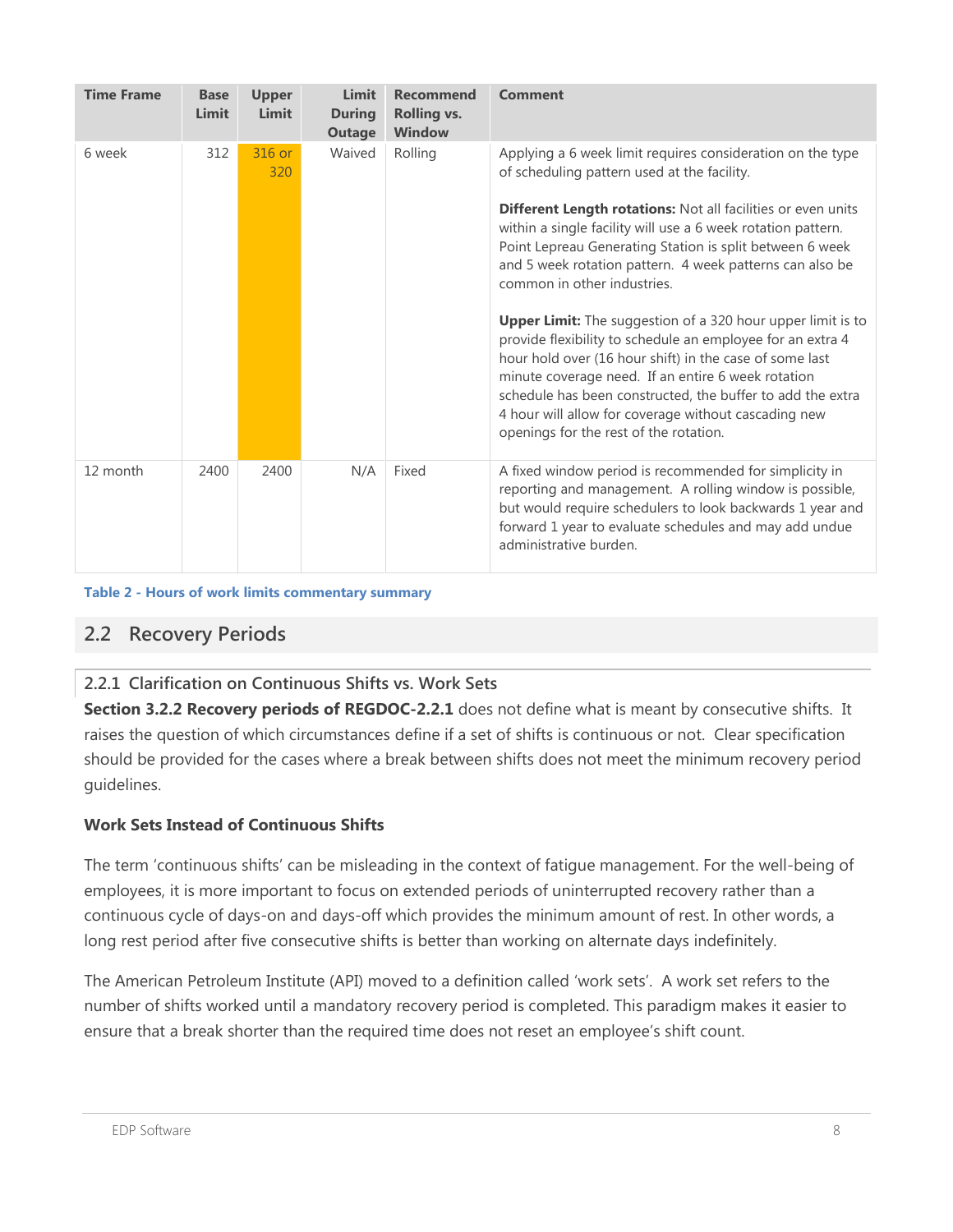#### **Examples**

#### Ex.1 48 hour break required after 2 consecutive night shifts. 72 hours required after 3 or more.

Employee Schedule:



<span id="page-8-0"></span>

Counting using the term 'Continuous shifts'

- Monday and Tuesday night shifts are continuous. The rules state that 48 hours off is required.
- Thursday's night shift occurs after only 36 hours.
- - Does this count as 3 continuous night shifts and therefore requires 72 hours off after Thursday's night shift?
- it 4 continuous nights? Adding work to the schedule should not cause a fatigue violation to go Does this count as 2 continuous night shifts and a violation because there was only 36 hours off? If this case is true, does the violation go away if we were to add a shift on Wednesday night and make away.

Counting using the concept of 'Work Sets'

- 48 hour break is required. Monday and Tuesday shifts are back to back. Part of the same work set. 2 night shifts means that a
- Thursday night shift only provides a 36 hour break. Adequate recovery is not given and therefore Thursday's night shift is part of the work set and that means there are now 3 night shifts in the set.
- - Sunday Day shift only provides 60 hours of break. A 72 hour break is required and therefore adequate rest is not provided. There are 2 ways this can be interpreted:
	- hour break. o Sunday Day shift is included in the work set. At that point there will be 4 shifts in the set. Employee could work 1 more shift until they hit 5 shifts in the set and then MUST have the 72
	- interpretation is helpful for fatigue as it forces breaks when moving from Day shift to Night  $\circ$  Enforce that the required break must occur before moving between shifts. This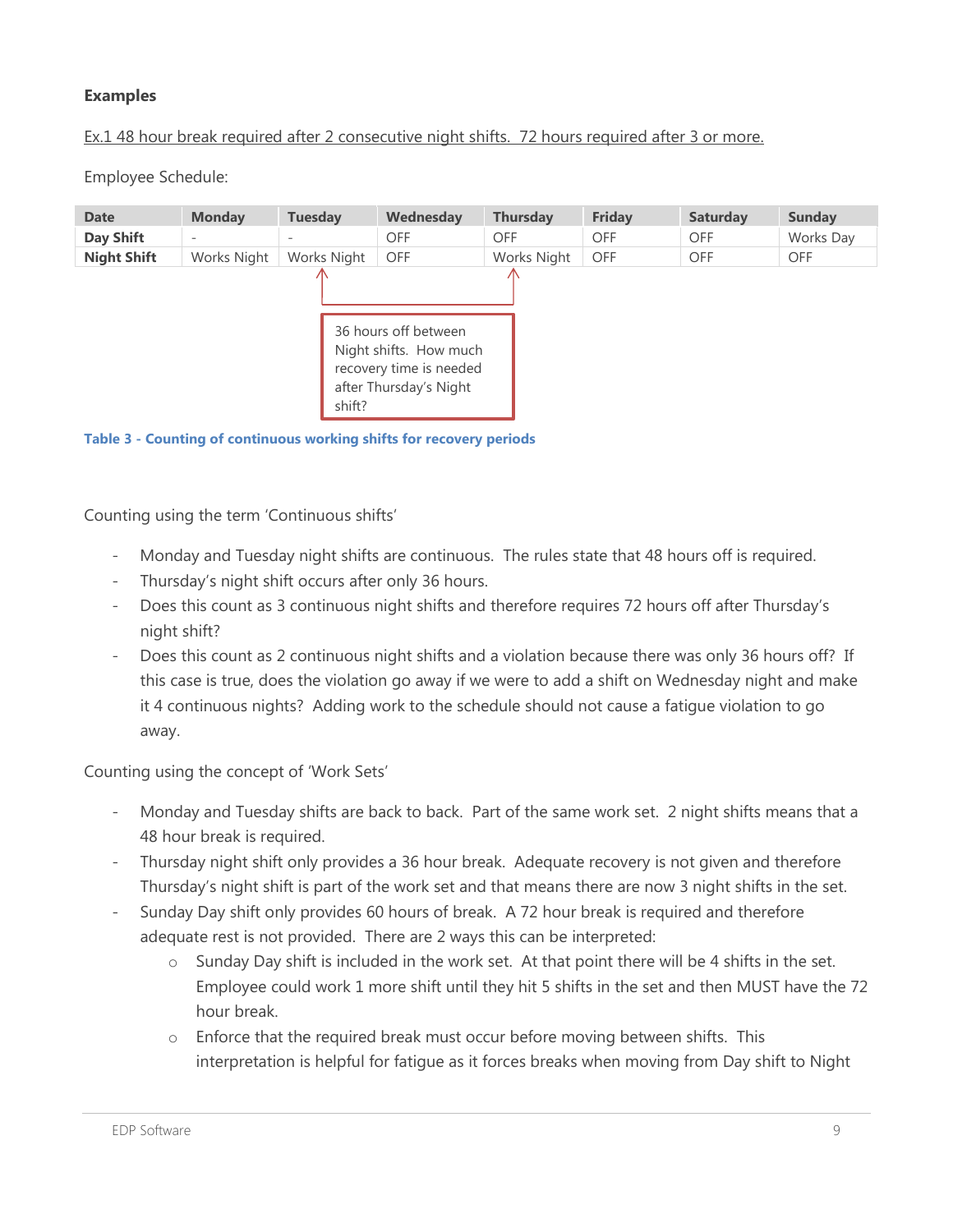shift or vice versa. This gives workers time to move their sleep schedule and adjust prior to returning to work on the alternate shift.

# **2.2.2 Recovery Time When Moving Between Day and Night Shift Sets**

 significant fatigue implications for workers. Switching between day and night patterns puts stress on the natural circadian cycles. A minimum transition time provides time for workers to adjust their sleep cycles. As described in Section [2.2.1](#page-7-2) of this document, moving between day shifts and night shifts can have

Elements that should be defined for transitions:

- - Minimum transition time between day and night shifts and vice versa (a 48-hour window is recommended).
- Determine if a full recovery period must be enforced before the transition can occur or if a single work set can contain both day and night shifts.

 E.g. After working 3 night shifts, a full 72-hour break must be enforced before returning for a day shift.

 - If a work set includes both day and night shifts, the standard rules for minimum recovery time still apply.

 E.g. After working 3 night shifts, the worker can return for 2 more day shifts. Once the 5 shift limit is hit, then a full 72hour recovery break must be provided.

# **2.2.3 Recovery Period for 8 Hour Workers and Managing Shift Schedules**

 We recommend that the minimum recovery period for 8-hour workers be moved to be 32 hours instead of 36 hours. A 32-hour period allows a facility to operate on a 3-shift rotation and maintain complete weekend coverage. The charts below illustrates the issue with 36-hour recovery periods and covering weekend night shifts.

# **Example - Worker on straight day schedule and weekend work**

 Monday to Friday, 8 hours per day. In this ideal schedule, the fatigue rules should allow for a facility to obtain weekend coverage. From a fatigue standpoint, one of the most ideal schedules would be a standard 5x8 schedule. That is,

|                        | <b>Friday</b><br>Day | Friday<br><b>Eve</b> | <b>Friday</b><br><b>Night</b> | <b>Saturday</b><br>Day | <b>Saturday</b><br><b>Eve</b> | <b>Saturday</b><br><b>Night</b> |  | <b>Sunday</b><br>Day | Sunday<br><b>Eve</b> | <b>Sunday</b><br><b>Night</b> | <b>Monday</b><br>Day |
|------------------------|----------------------|----------------------|-------------------------------|------------------------|-------------------------------|---------------------------------|--|----------------------|----------------------|-------------------------------|----------------------|
|                        | Worked               |                      |                               |                        |                               |                                 |  |                      |                      |                               | Worked               |
| 36 Hour from<br>Friday | Worked               |                      | <b>RECOVERY TIME</b>          |                        |                               |                                 |  |                      |                      |                               | Worked               |
| 36 Hour from<br>Monday | Worked               |                      |                               |                        |                               |                                 |  | <b>RECOVERY TIME</b> |                      |                               | Worked               |
| Availability           | Worked               |                      | <b>AVAILABLE</b>              |                        |                               | <b>BLACK</b><br><b>OUT</b>      |  |                      | AVAILABLE            |                               | Worked               |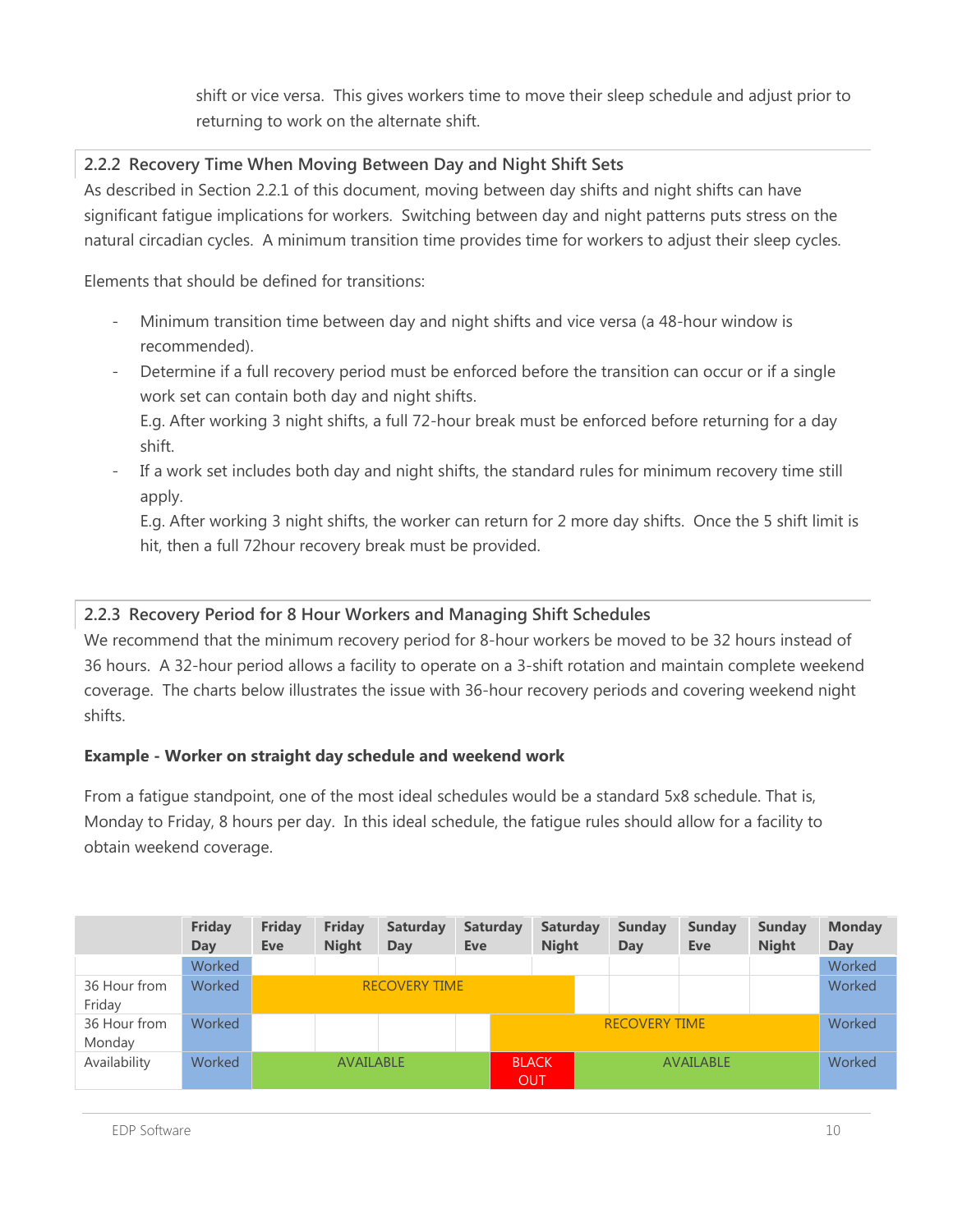#### <span id="page-10-0"></span> **Table 4 - Weekend coverage for a 5x8 schedule with 36 hour recovery**

 result is an 8-hour window where no employee can work, even though it is just a single shift on the [Table 4](#page-10-0) above illustrates the blackout period that is created with a 36 hour recovery period. The overlapping required recovery periods (illustrated in yellow) show the period by which the employee is less than 36 hours away from finishing their shift on Friday and less than 36 hours away from starting back on Monday. The weekend.

 The following illustration will adjust the recovery period to 32 hours. This will relieve the blackout period issue.

|                        | <b>Friday</b><br>Day | <b>Friday</b><br><b>Eve</b> | <b>Friday</b><br><b>Night</b> | <b>Saturday</b><br>Day | <b>Saturday</b><br><b>Eve</b> | <b>Saturday</b><br><b>Night</b> | <b>Sunday</b><br>Day | <b>Sunday</b><br>Eve | <b>Sunday</b><br><b>Night</b> | <b>Monday</b><br>Day |
|------------------------|----------------------|-----------------------------|-------------------------------|------------------------|-------------------------------|---------------------------------|----------------------|----------------------|-------------------------------|----------------------|
|                        | Worked               |                             |                               |                        |                               |                                 |                      |                      |                               | Worked               |
| 32 Hour from<br>Friday | Worked               |                             |                               | <b>RECOVERY</b>        |                               |                                 |                      |                      |                               | Worked               |
| 32 Hour from           | Worked               |                             |                               |                        |                               |                                 | <b>RECOVERY</b>      |                      |                               | Worked               |
| Monday                 |                      |                             |                               |                        |                               |                                 |                      |                      |                               |                      |
| Availability           | Worked               | <b>AVAILABLE</b>            |                               |                        |                               |                                 |                      | Worked               |                               |                      |

<span id="page-10-1"></span> **Table 5 - Weekend coverage for a 5x8 schedule with a 32 hour recovery** 

 In [Table 5,](#page-10-1) the same weekend coverage is illustrated with a 32 hour recovery period. In this case, the weekend period. There is no blackout period where nobody on staff would be available. employee can work one of the 2 weekend days and the facility can schedule coverage throughout the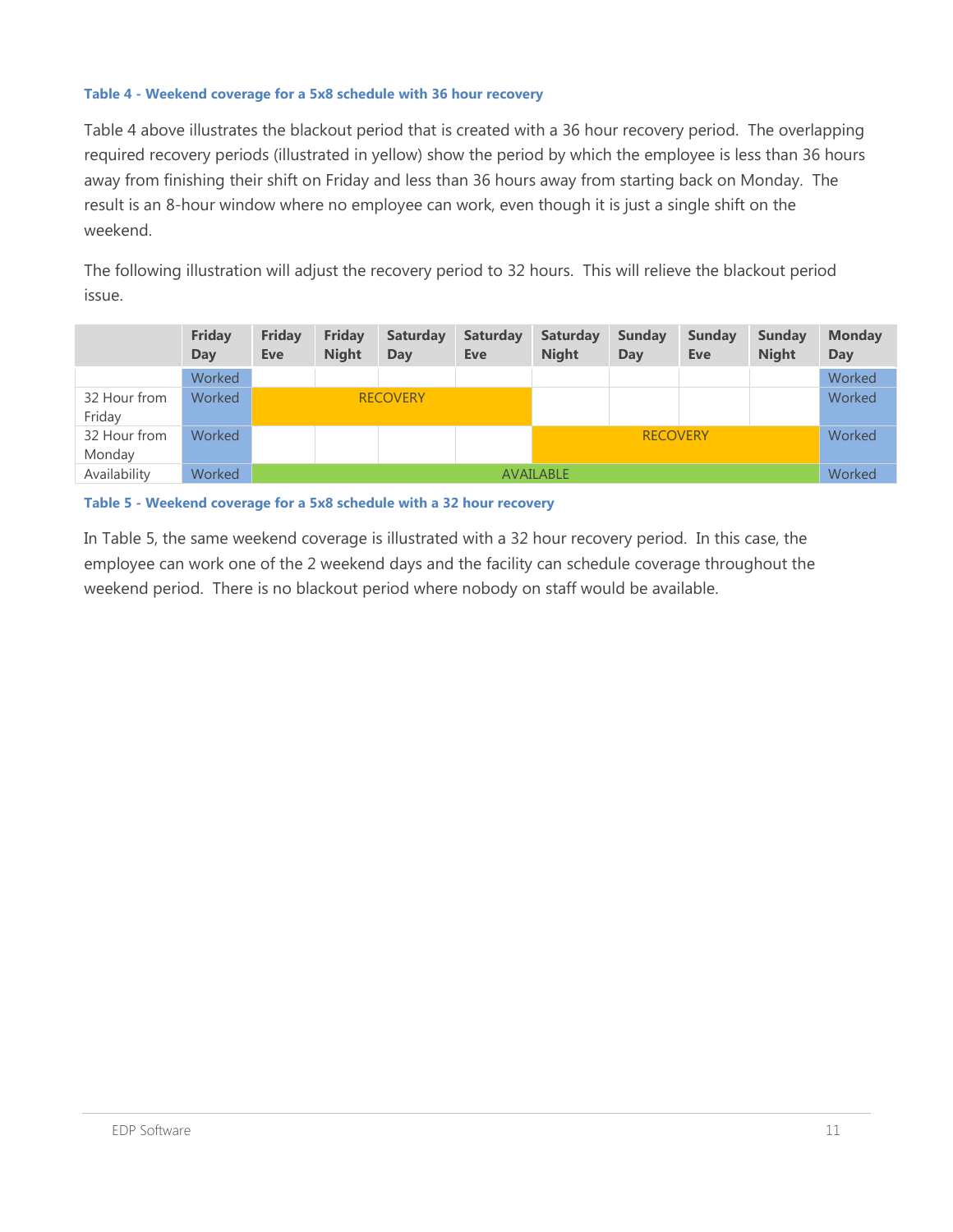# <span id="page-11-0"></span> **3 REQUIREMENTS AND GUIDANCE COMMENTARY**

 fulfill in order to meet the regulations and it provides some guidance on how to meet the requirements. In order to ensure that each organization/facility is adhering to those requirements, specific metrics need be measured and tracked – words alone are not enough. Then, what follows is defining and setting The Requirements and Guidance section of REGDOC-2.2.1 outlines the requirements that each facility must expectations for each metric.

 Environmental Conservation Association (IPIECA) titled "Performance Indicators for Fatigue Risk Management Systems". While this is a guidance document for the oil and gas industry, the leading metrics examples of what key metrics can be used in the management of fatigue and hours of work. In doing research we came across an excellent document published by the International Petroleum Industry in the document are applicable in the nuclear industry as well. In the following sections we provide

# <span id="page-11-1"></span> **3.1 Management of Fatigue and Hours of Work**

# **3.1.1 Roles and Responsibilities**

 **Section 3.1.1 of REGDOC-2.2.1** states that licensees shall define and document the roles and responsibilities of employees managing worker fatigue and hours of work of the stated work groups. There is no mention of using metrics to measure site performance and hold each organization accountable to a minimum standard.

Performance indicators for fatigue risk management systems, published by IPIECA $^1$  proposes that the following supporting leading metrics be used to measure the success of the development and ongoing maintenance of a fatigue risk management system (FRMS):

#### **Performance Indicator**

#### <span id="page-11-2"></span> **Table 6 - Performance Indicators for ongoing management of FRMS**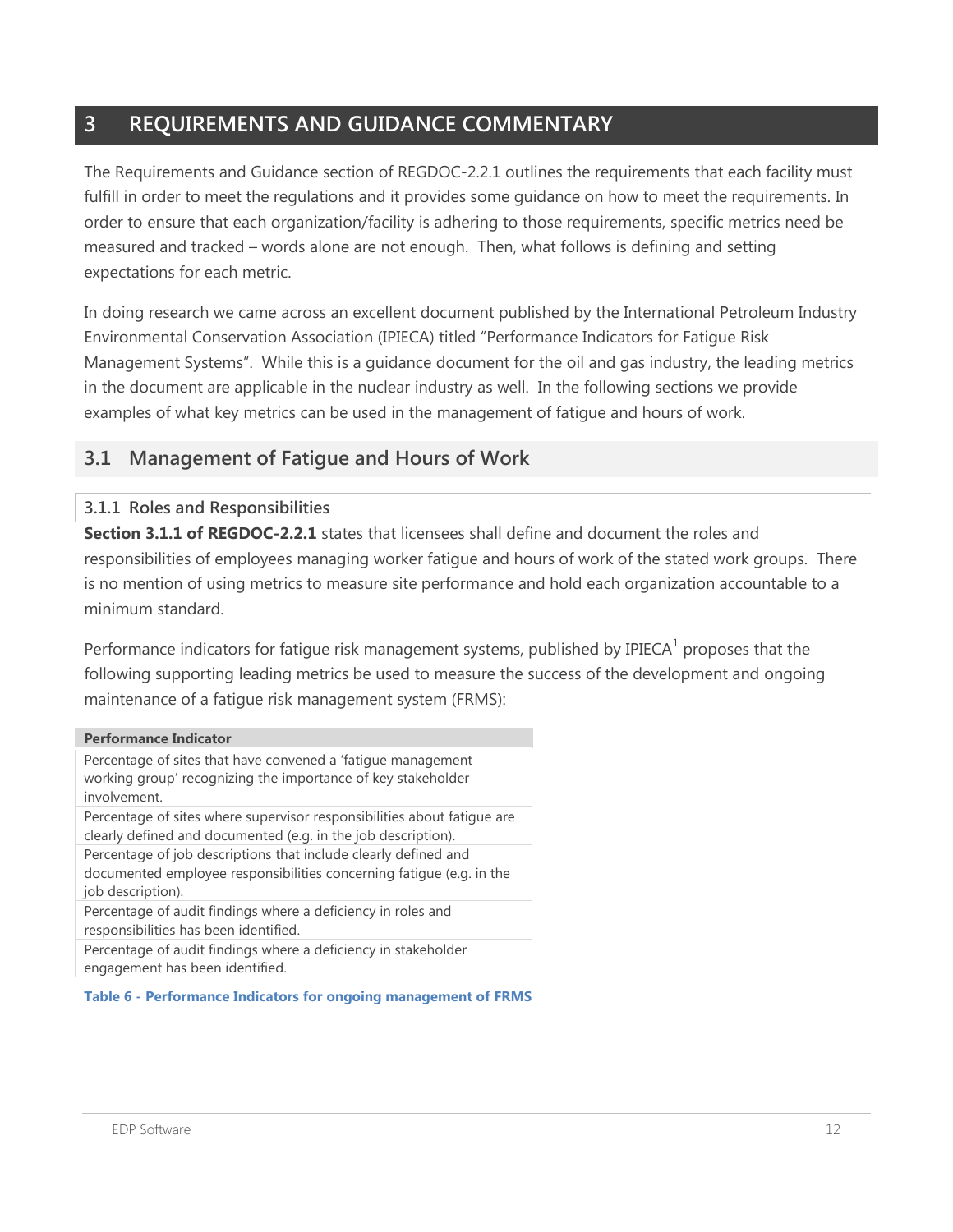# **3.1.2 Training**

 **In section 3.1.2 of REGDOC-2.2.1**, guidance is given around the training topics that should be covered for those with roles and responsibilities for managing worker fatigue and hours of work, but again, there is no mention of performance indicators (metrics), which can be tracked to ensure compliance. Specific metrics should be defined so that there is a consistent standard across organizations and facilities.

 for relevant target employee groups: Performance indicators for fatigue risk management systems, published by IPIECA $<sup>1</sup>$  proposes the following</sup> supporting leading metrics be used to develop a competency-based fatigue management training program

#### Percentage of employees trained per period as compared with the Percentage of supervisors who have received additional specific Percentage of employees completing refresher training per period as Percentage of training records completed. Percentage of employees assessed to be competent in the application of their knowledge of fatigue and its application in the workplace **Performance Indicators**  training schedule. training regarding their responsibilities per period as compared with training schedule. compared with training schedule. based on post-training knowledge/competency tests.

#### <span id="page-12-0"></span> **Table 7 - Performance indicators for FRMS training**

# **3.1.3 Identifying and Managing Worker Fatigue**

**Section 3.1.3 of REGDOC-2.2.1** states that licensees need to have a process to identify and manage workers who have temporary or ongoing fatigue-related limitations. Based on the guidance given in the document the following suggested leading metrics from the IPIECA $<sup>1</sup>$  might be a useful way to measure the</sup> controls, which are put into place:

#### **Types of Work Tasks Leading Metrics:**

#### **Performance Indicator**

 Percentage of employees who report that they change tasks or take a break if they start to feel fatigued. Percentage of safety-critical tasks scheduled outside the window of circadian low.

<span id="page-12-1"></span> **Table 8 - Performance Indicators for work task metrics in FRMS**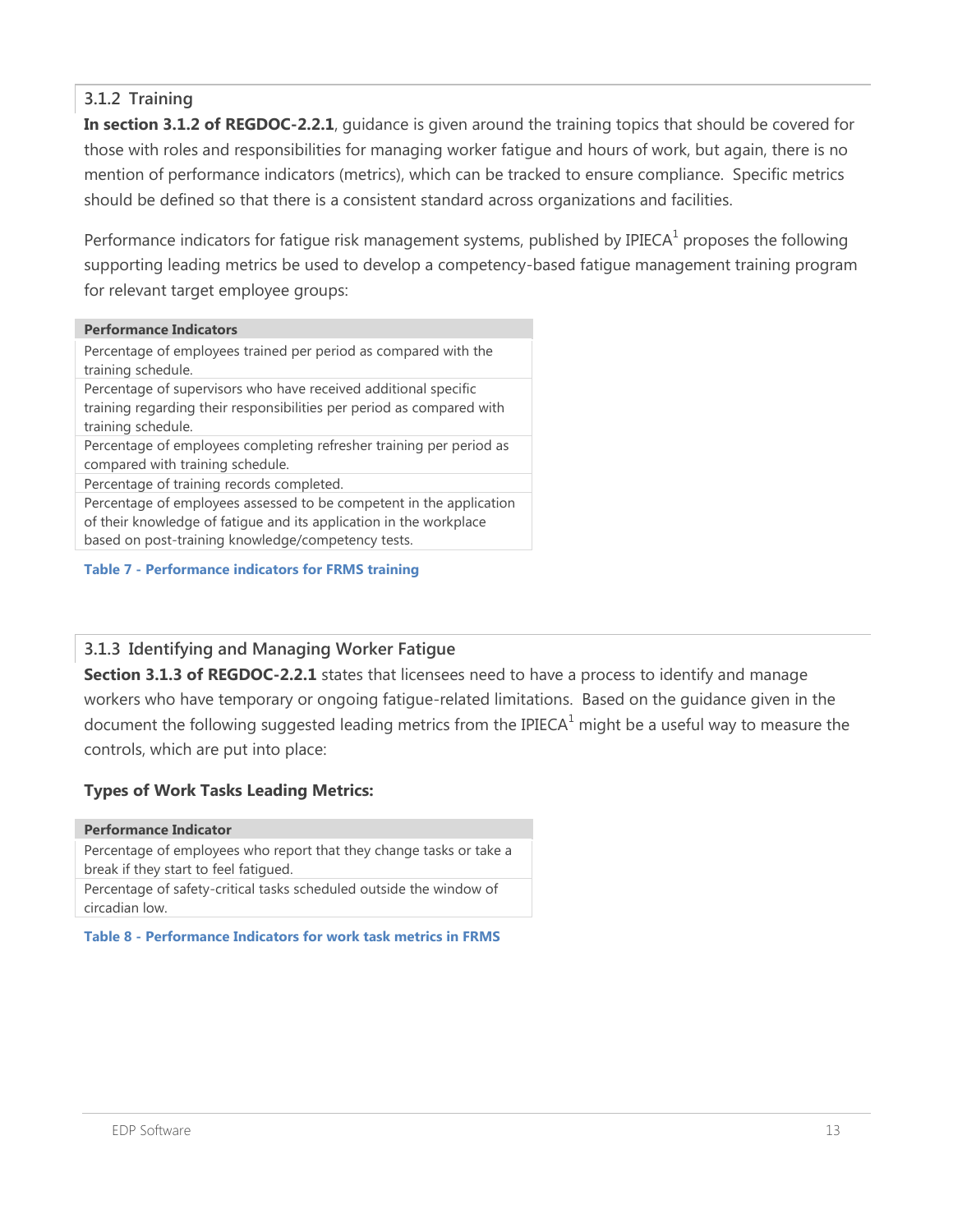#### **Working Environment Leading Metrics:**

#### **Performance Indicator**

 Percentage of shifts exposed to environmental conditions that induce fatigue.

 Percentage of shifts that have management strategies in place, or for which alternative duties are allocated.

 Percentage of sites that have facilities in place for managing working conditions (e.g. air-conditioned rooms for hot days).

<span id="page-13-0"></span> **Table 9 - Performance Indicators for work environment factors in FRMS** 

#### **3.1.4 Problem Identification and Resolution**

Quantifying the following leading metrics suggested by IPIECA $^1$  can play a key role in identifying problems related to fatigue or hours of work:

| <b>Performance Indicator</b>                                            |
|-------------------------------------------------------------------------|
| Percentage of 'open' shifts per rolling period.                         |
| Percentage of unfilled positions.                                       |
| Percentage of hours worked that are overtime.                           |
| Percentage of employees who have exceeded the maximum number of         |
| consecutive working days/hours before taking a rest day.                |
| Percentage of single rest days between shift cycles per rolling period. |
| Percentage of task swaps intended to reduce the adverse impact of       |
| fatique on employee performance.                                        |
| Percentage of shifts worked following shift swaps (measure of stability |
| of shift patterns).                                                     |
| Percentage of safety-critical activities performed during the window of |
| circadian low (24:00-06:00).                                            |
| Percentage of control room watches exceeding six hours.                 |
| Maximum length of time between breaks on shift.                         |
| Percentage of sites that have dedicated facilities or arrangements to   |
| enable workers to practice alertness strategies                         |

#### <span id="page-13-1"></span> **Table 10 - Performance indicators for proactive problem identification in FRMS**

 Performing trend analyses on these metrics can identify recurring problems that may require organizational changes to reduce worker fatigue.